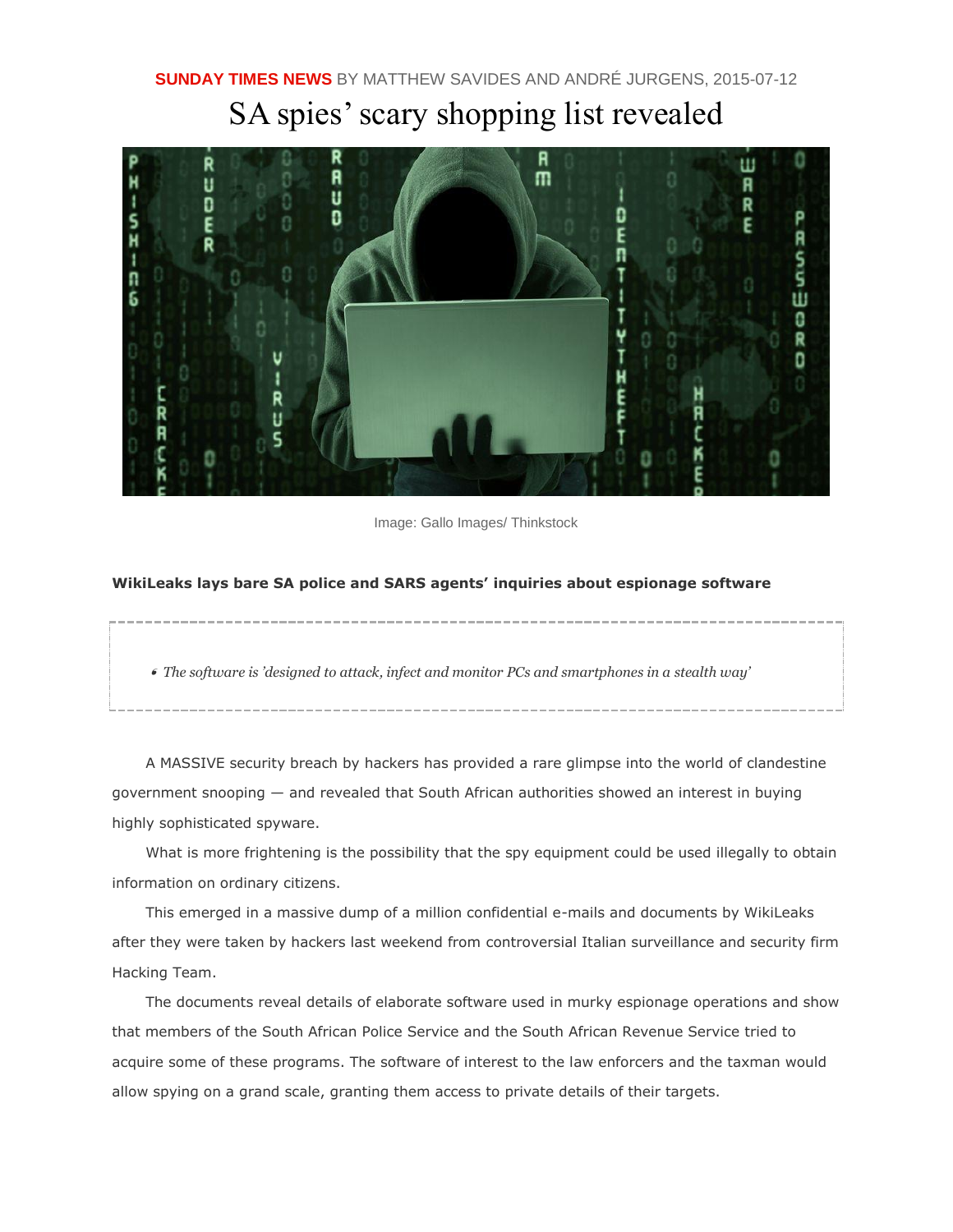The software would allow the agencies to:

- Remotely grab files and e-mail messages off computers using Apple, Windows and Linux operating platforms;
- Monitor cellphone Skype calls and instant messages on platforms such as WhatsApp and Viber;
- Access Facebook, Twitter and social media accounts; and
- Take screen grabs off a cellphone, track its location and activate the phone's microphone to turn it into a bugging device.

The leaked documents include e-mail correspondence between a **xxxx** in police crime intelligence and **xxxx**, a key account manager at Hacking Team. **xxxx** inquired about a "commercial proposal" submitted by the company to sell Remote Control System to the police in 2011.

The software, which has since been updated under the code name Galileo, is "designed to attack, infect and monitor target PCs and smartphones in a stealth way".

It cannot be detected and works on Android, BlackBerry, Apple and Windows phones. It can track the location of the phone, grab files off the device, and turn the phone into a bugging device.

"Your quotation was submitted to Lieutenant-General **xxxx**. Before he could provide me with instructions, the following happened," **xxxx** wrote back to the firm in 2011, adding a link to a news article about the former crime intelligence boss being embroiled in a love-triangle murder investigation. The chain of correspondence does not indicate if the police purchased the software.

Cyber security expert **xxxx** said the law did allow the sort of tools Hacking Team offered, but that it had to be carefully monitored and used only after following due process.

"It becomes a problem when these tools are used abusively, cracking down on journalists or activists instead. The big problem with Hacking Team was that they knowingly sold these tools to governments with a proven track record of trampling on their people's rights.

"Tools like this, by analogy, are closest to wiretaps. The man in the street can't wiretap people; police can, with the right piece of paper. SARS can when acting under judicial mandates. Hacking Team was selling 'easy wiretaps' to anyone, and this is the complaint," he said.

National police spokesman Lieutenant-General **xxxx** was unable to answer detailed questions about the e-mails yesterday due to difficulties contacting the relevant parties.

**xxxx**, national president of the Security Association of South Africa, said he suspected the police already had access to the type of data that the company was offering to help extract.

And a lot of cellphone service providers also had access to data that police could tap into.

He said it was of the utmost importance that the police operated within the law.

"Our privacy acts are quite strong. [For this technology to be used] the law would have to change, or it would have to be used in conjunction with a court order," said **xxxx**.

Another e-mail, from **xxxx** — a former member of a rogue spy unit at SARS — on July 24 last year, asked for information about concealing "smartphone infections".